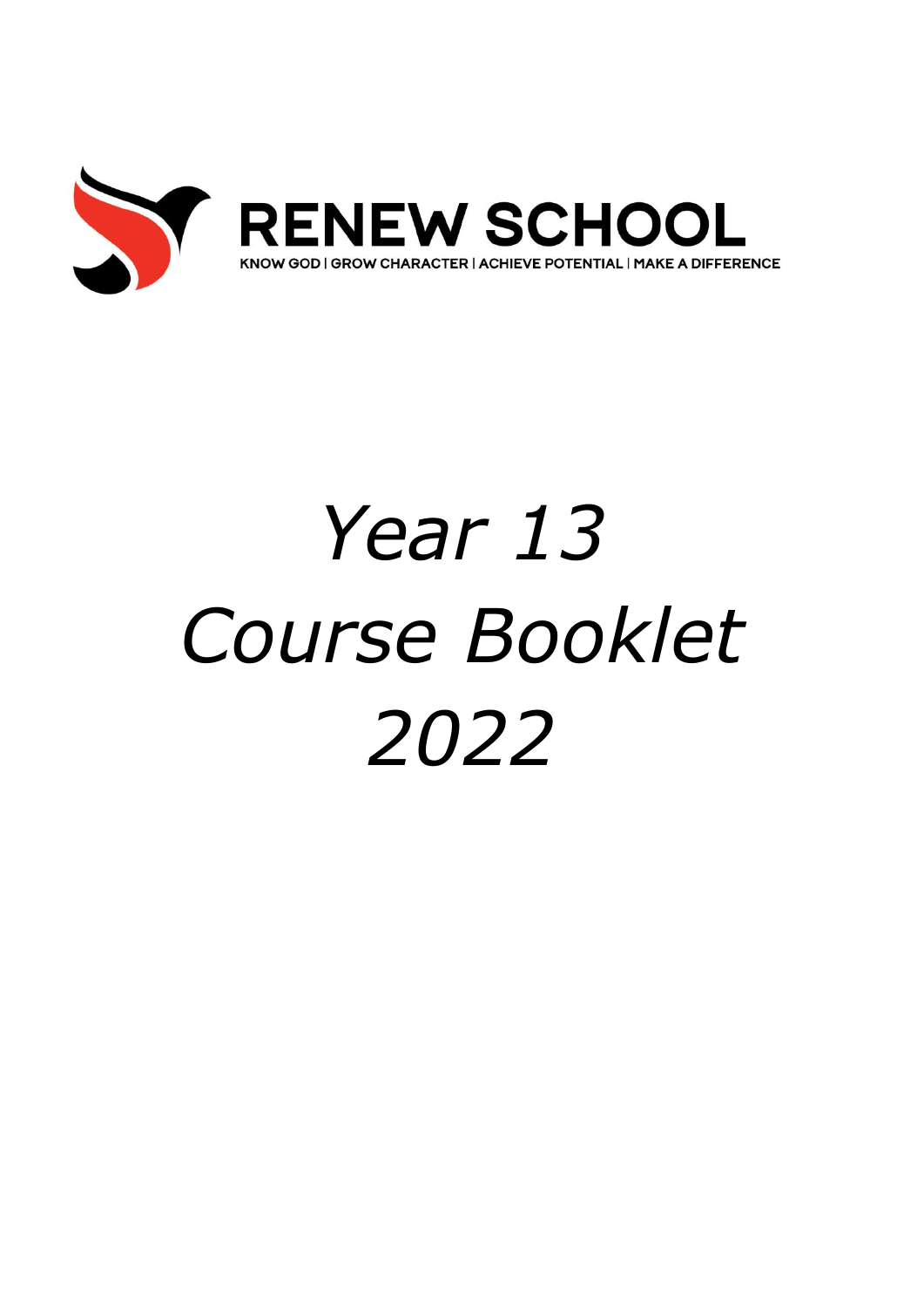## **Introduction**

Dear Parents and Students

This booklet is to assist you to make subject choices for 2022. It is important to read the introductory sections before filling out the subject choices on the option sheets.

Some courses require prior study to prepare students for that course. If parents or students have any questions, please feel free to come in and discuss these with the student's current form teacher, or with Mr Harris.

# **Choosing Options**

There are several considerations when choosing the options for any students.

- ➢ *Abilities. God has placed in each person gifts and abilities (1 Peter 4:10). None of us have been left out. One of the main reasons for those gifts and abilities is that we may more effectively fulfil His purpose concerning us here on the Earth.*
- ➢ *Interests. Interests can often be a trigger also to help determine our direction. If we have a strong interest in an area, we are more likely to do well in it. However, decisions need to be based on genuine interest, not whether just by whether we like a particular teacher, or by the fact that our friends are doing that subject.*
- ➢ *Occupation Choice. God has already set a plan out for our lives (Jeremiah 29:11). Sometimes we have a clear indication of what God wants us to do and sometimes we don't. Students can discuss this with the Careers Advisor. If a student doesn't have a clear indication of what God wants them to do, then they should try to keep the options open by not specialising too soon.*
- ➢ *Class Based subject. The advantage of having teacher led learning cannot be over emphasised; and this should influence student choice of subjects. Working on a subject through Te Kura can prove to be harder than many students anticipate.*
- ➢ *Training for employment. The subjects available at school are not designed to be 'job training'. You will get this in your post school years on the job or in tertiary training*

The courses that are available to students are outlined in this booklet are for Year 13 students only. A flowchart of subjects is given so parents and students may see the recommended pre-requisite courses.

Once parents and students have some indication of option choices, carefully indicate all the subjects that you are interested in.

Once choices have been made, **fill out the option choice sheet** and return it to your Form Teacher.

Please Note the following:

- $\triangleright$  If there is an option that you would like to do that is not listed in the booklet, please come and talk to Mr Harris about it. There may be scope to do or source that particular course from another provider through STAR funding.
- ➢ Parents/students should not fear making wrong option choices. We serve a big God who is able to turn all things to good (Romans 8:28). Further, He has the power to open and close doors concerning your future. If He has destined for us to do something and we are walking close to Him, then He will make it happen (Revelation 3:7).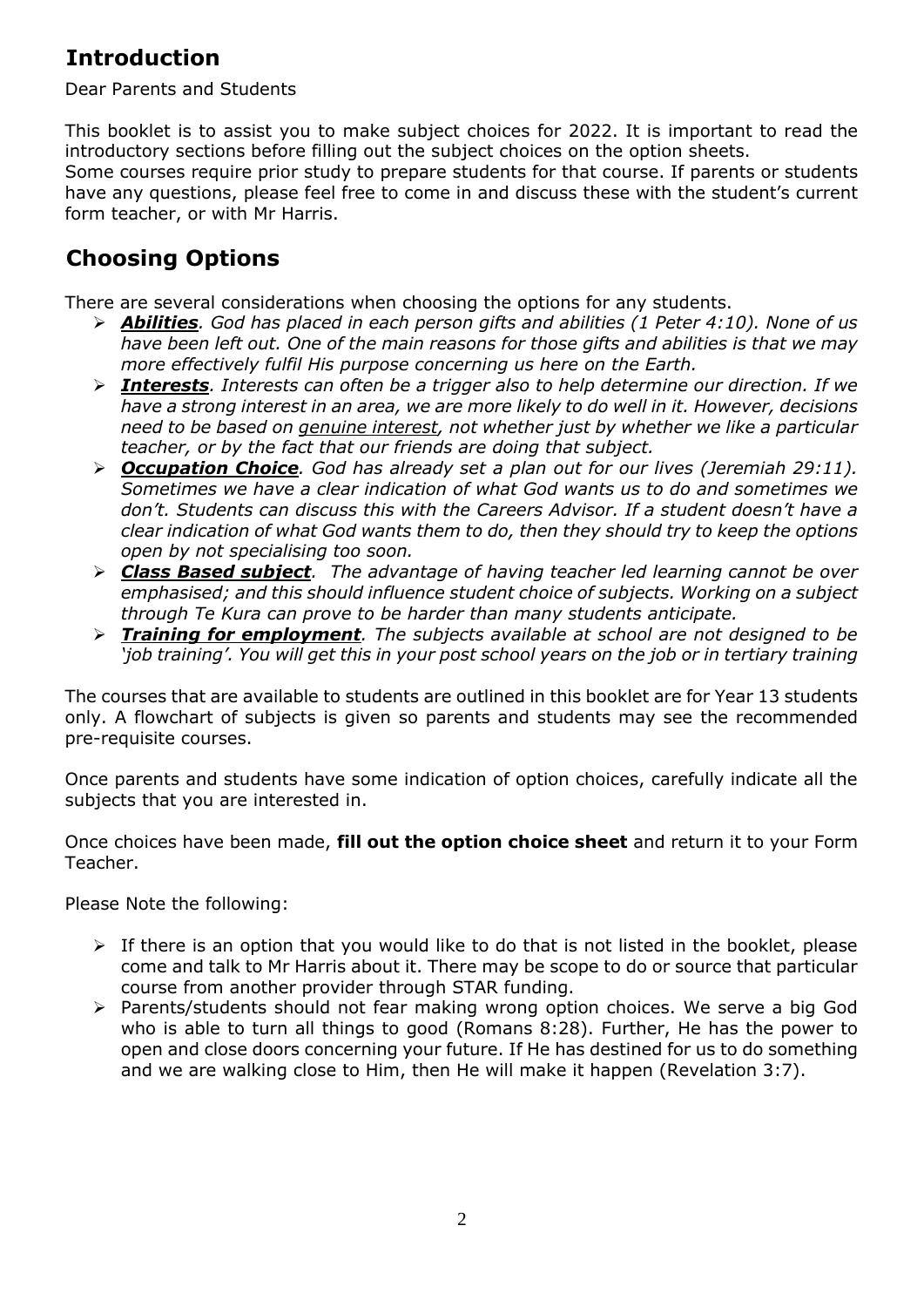# **Year 13 NCEA Level 3**

Year 13 is the final year of schooling for students. Most students entering Year 13 will do so to gain a Level 3 NCEA Certificate.

## *Level 3 NCEA Certificate at Renew School*

Senior secondary students gain nationally recognised academic qualifications. Most students at Y13 will have opportunity to have obtain a Level 3 NCEA Certificate.

**They need to achieve 80 credits, 60 of which are at Level 3 or above**. The other 20 can be from those they gain or have gained at L2.

As recognition of overall high achievement, students have opportunity to gain **Certificate Endorsement** in Level 3 NCEA. There are two possible Level 3 NCEA Certificate Endorsements:

- **NCEA Merit Certificate** (Level 3) if they gain 50 or more Level 3 credits at merit and excellence levels, or an
- **NCEA Excellence Certificate** (Level 3) if they gain 50 or more Level 3 credits at excellence level.

In any particular course of study, in recognition of high levels of achievement, students will also have opportunity to gain **Course Endorsement** in that particular course. Course endorsement provides recognition for a student who has performed exceptionally well in an individual course.

Students will gain an endorsement for a course if, in a single school year, they achieve: 14 or more credits at Merit or Excellence, and **at least 3 of these credits from externally assessed standards** and 3 credits from internally assessed standards. Note, this does not apply to Physical Education and Christian Studies, both of which can give course endorsement with solely internally assessed standards.

Further to this a Grade Point scoring system is used for externally assessed standards. Details of this need not be explained here.

At Renew School, all students at Year 13 must take Biblical Studies and a course in English. In order to maximise opportunities for gaining a Level 3 NCEA, a further 4 options should be chosen. Course choice should be based on previous study at Level 2, any interests the student has, their strengths and their future direction.

Most individual courses provide opportunities for students to gain credits from Achievement Standards. For each standard, a student gains credits depending largely upon the amount of work to study to meet the standard.

Achievement Standards have different grades of achievement. A student who achieves can do so with an "Achieved", an "Achieved with Merit" and an "Achieved with Excellence".

These standards are designated a Level depending on the difficulty level of study in that specific standard. They can be Level 1 (at Y11); Level 2 at Y12 and **Level 3 at Y13**.

The school does allow some scope for multi-levelling, so students can do a mixture of subjects or standards from different levels. It is possible for Y12 and 13 students to pursue some interest subjects at a lower level. However, it does need to be noted that this may reduce the possibility of gaining a higher level NCEA Certificate.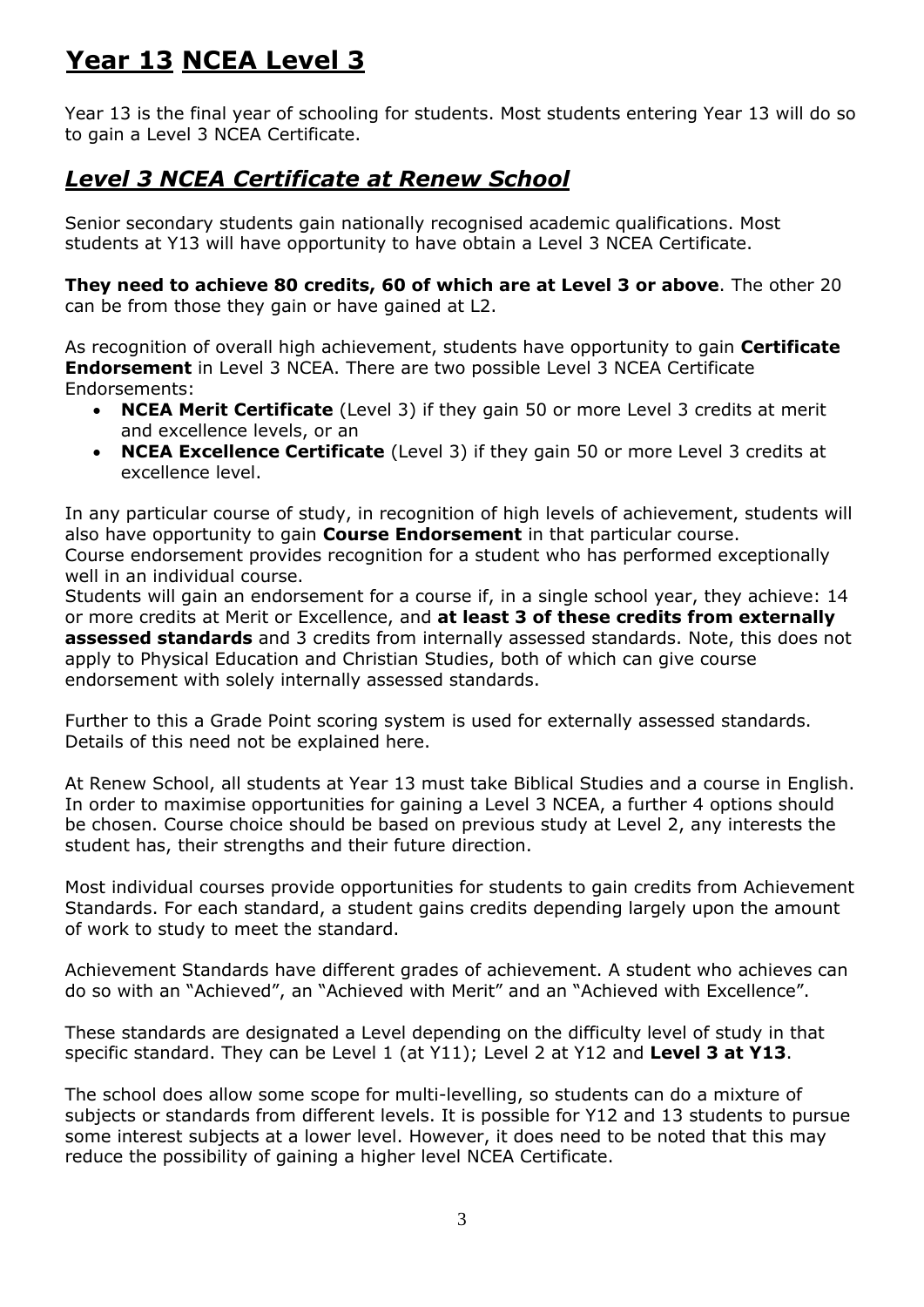#### **Scholarship**

Scholarship provides recognition and monetary reward to top students in their last year of schooling. Scholarship exams enable candidates to be assessed against challenging standards; and are demanding for the most able candidates in each subject. Scholarship candidates are expected to demonstrate high-level critical thinking, abstraction and generalisation, and to integrate, synthesise and apply knowledge, skills, understanding and ideas to complex situations.

Students who have achieved a significant number of excellence credits in any Level 2 subject could consider entering scholarship in that subject. High achieving students at Y13 have the opportunity to be entered for up to three Scholarship subject entries in subjects they are already studying for Level 3 NCEA qualifications.

#### **University Entrance**

University Entrance (UE) is the minimum requirement to go to a New Zealand university. To qualify you will need to:

- attain the NCEA Level 3 certificate
- achieve 14 credits at level three in **each of three subjects from the list of approved subjects.** The list of approved subjects will consist of subjects derived from the *New Zealand Curriculum* with achievement standards at Level 3
- achieve UE numeracy 10 credits at *Level 1 and above* from specific achievement standards, or three specific numeracy unit standards
- achieve UE literacy 10 credits (five in reading and five in writing) at *Level 2 and above* from specific standards.

Once they have met the requirements for University Entrance this will appear on their Record of Achievement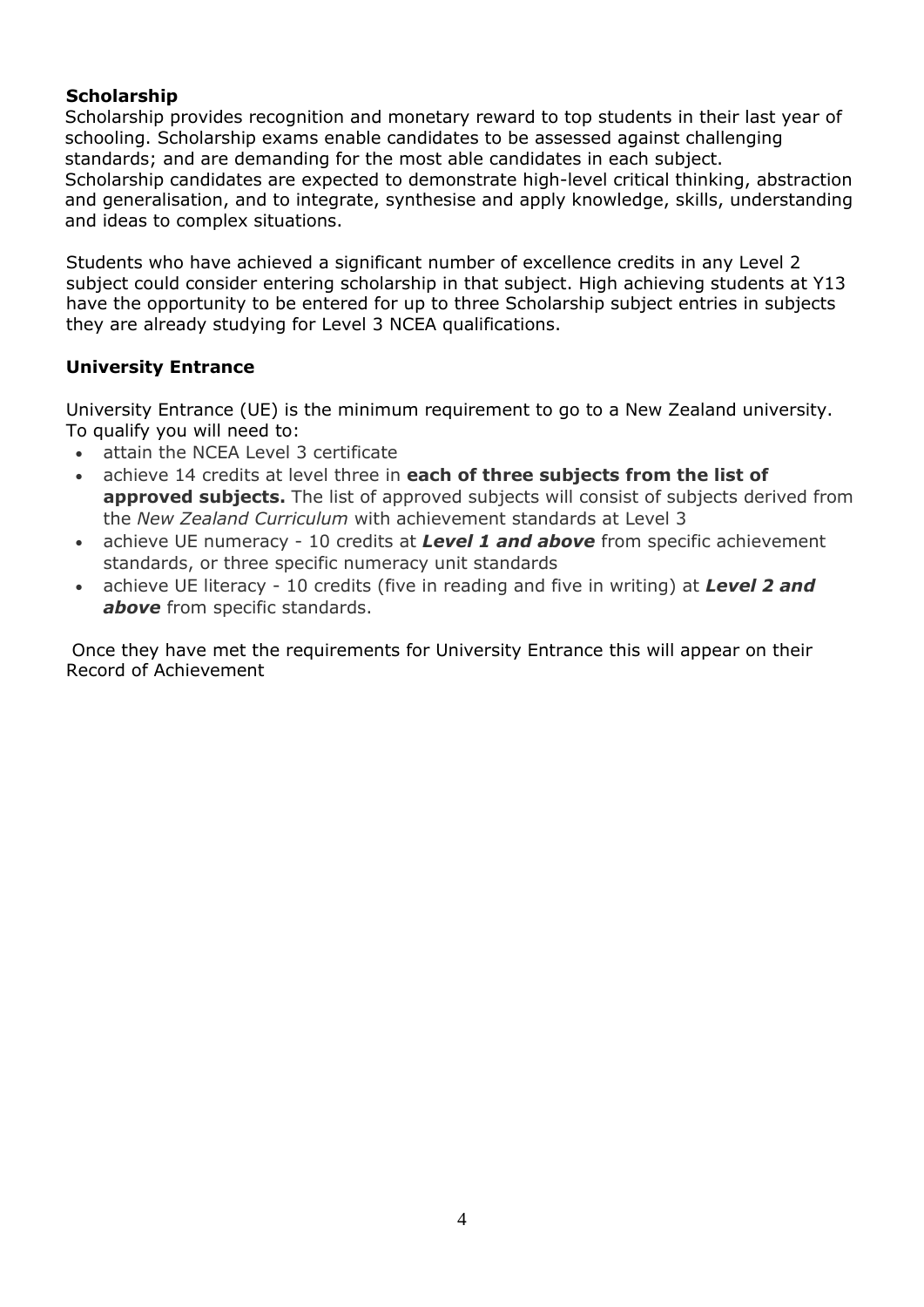# *Year 13 Courses*

# **Core Courses**

#### **All Year 13 students are expected to undertake courses in:**

- **Bible** 2 periods per week
- **English** 4 periods per week

Details of these courses are given in the section below.

## **Y13 Biblical Studies**

#### **Mode of Instruction: Class Based Subject**

Biblical Studies is a compulsory area of study at Christian Renewal School. Understanding of God and the Bible is crucial for young people to be successful in life. There is also an expectation that they will then become more effective in communicating the message of the Bible and Christianity to others. Students complete study through classroom teaching.

Students complete a 6 credit L3 Achievement Standard that investigates the difference between Christian and Humanist thinking. This is a Worldview study that relates to the concept of evil and suffering. This requires understanding of God, his nature, his attributes and how these are seen in the world and in the lifestyle of Christians.

Study of this will develop thinking skills so students have answers for issues that have become part of life today.

### **Y13 English – NCEA Level 3 and Scholarship**

#### **Mode of Instruction: Class Based Subject**

Being able to effectively and critically respond to and communicate ideas in both oral and written language is essential in life. This course is designed to develop these important skills as well as preparing students for tertiary study, including academic writing. The focus is on critical thinking and expression as ideas are studied and discussed across a variety of quality texts in a Christian context. Both internal and external Achievement Standards are offered, along with the opportunity to gain course endorsement and University Entrance literacy credits.

A scholarship option of study is available on request.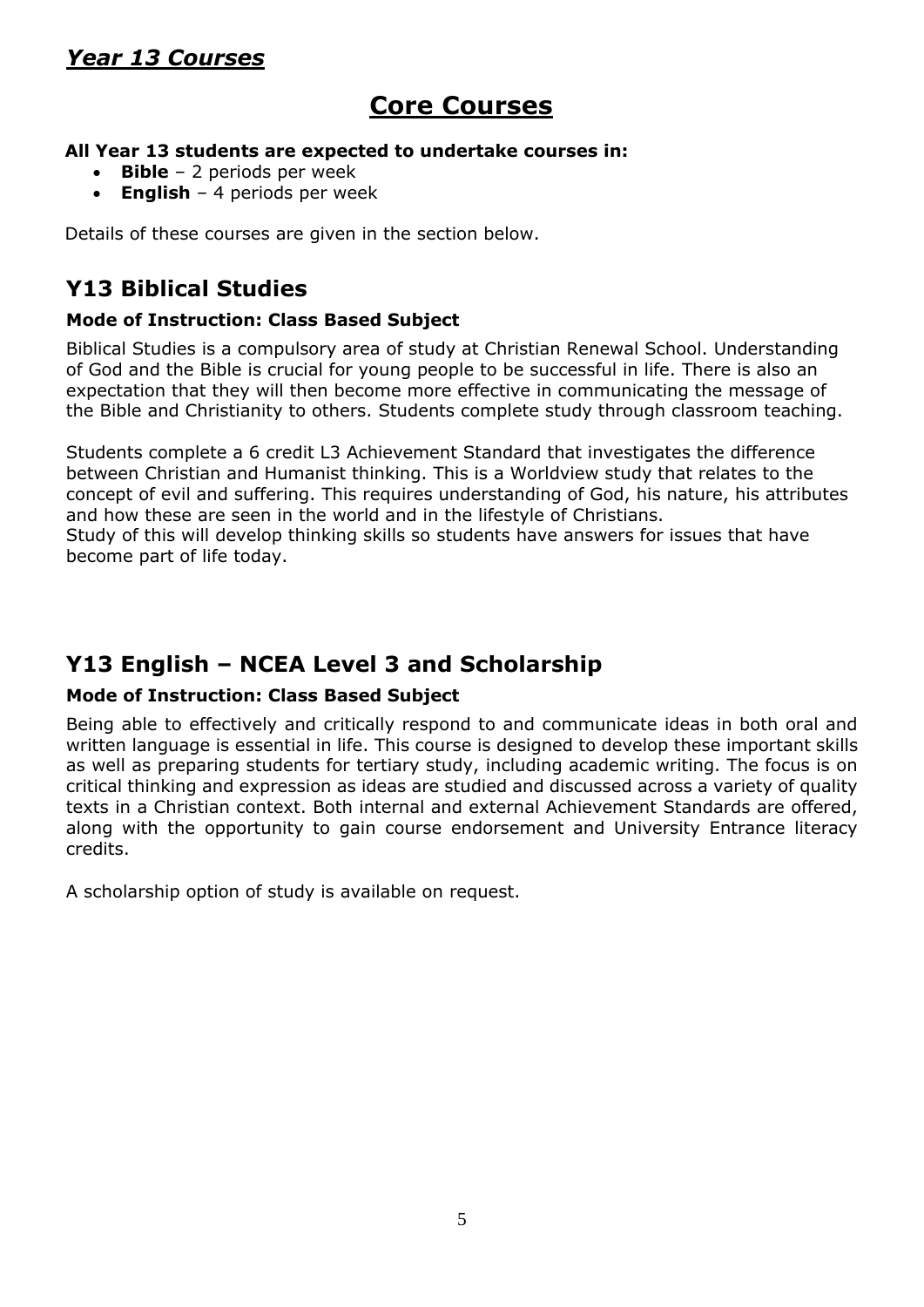# **Option Courses**

#### *Course Details of those Provided/Supported by the School Staff*

The following courses are available. It needs to be noted that because of timetabling constraints, we have had to set up option lines which do not allow some options to be taken together.

# **Y13 Biology - NCEA Level 3**

#### **Mode of Instruction: Class Based Subject**

This course is designed to prepare students to achieve Level 3 Biology Achievement Standards.

This course of study will be useful for students intending to enter tertiary studies in biology, nursing, medicine, veterinary and allied fields. It is also useful if you have an interest in furthering your general understanding of the living world.

It is recommended that students attempting this course will have achieved Biology Standards at Level 2. However not achieving this will not prevent a student studying this course.

Topics include: animal behaviour and plant responses to environmental factors;

applications of biological techniques, processes of genetic change and variation leading to speciation; maintaining homeostasis in an organism. The students also carry out a practical assessment assessing their investigative skills.

#### **Y13 Chemistry - NCEA Level 3 and Scholarship Mode of Instruction:**

Chemistry is about understanding the properties of different substances and how these substances can change. Chemists are continually changing matter to produce new and more useful products.

Chemistry goes on continuously, all around us; in the burning of fuel and rusting of cars, in the industries that supply us with all our household products, and in the many biological processes that maintain the living world.

Chemists and students who study chemistry use their understanding of atoms, molecules, and ions to explain and predict the properties and behaviour of different materials. Without it we would not have nano-technology, alloys, microchips and synthetic materials. Practical investigations will also be a part of this course along with practical assessments assessing their investigative skills.

It is recommended that students attempting this course will have achieved Chemistry Standards at Level 2.

# **Y13 Chinese – NCEA Level 3**

#### **Mode of Instruction: Class Based Subject**

Not only is Chinese one of the oldest living languages, but it is a major world language, spoken across the globe by billions of people. As the New Zealand population diversifies Chinese is becoming a major language in this country, while remaining highly important for trade and tourism. For some, the history and very look of its written characters is fascinating, while for others it is a chance to stay in touch with their own family background. It also explores the culture of Chinese speaking countries and acknowledges the strong Christian heritage of these countries. Currently China has the fastest-growing number of Christian believers in the world.

This course builds on language already covered in L2. It will develop your listening and speaking skills in modern standard Chinese (Mandarin), plus reading and writing of simplified characters, with Pinyin used as a means of extending the range of language used. Students are required to translate, listen and engage with language with our tutor as much as possible.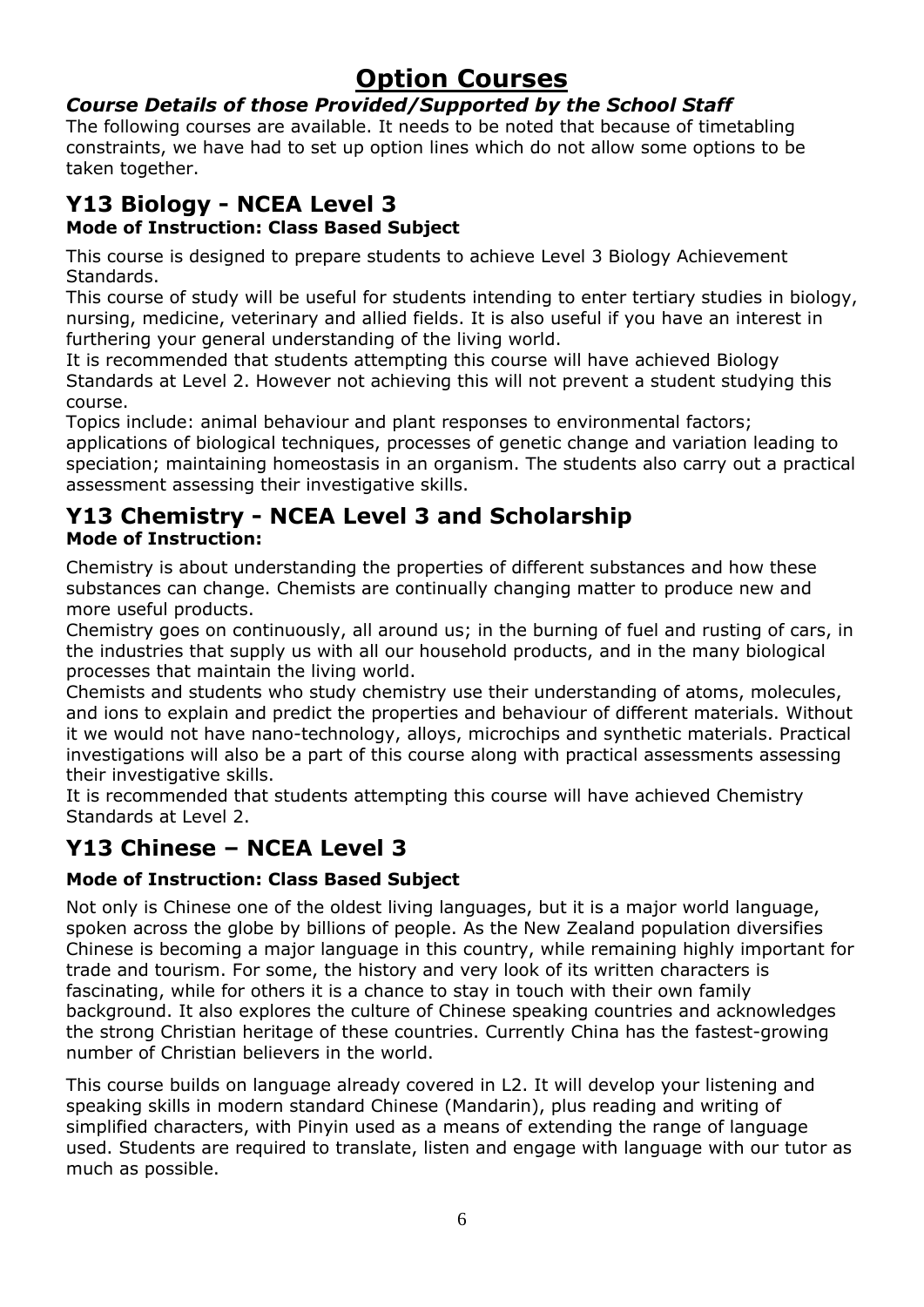# **Y13 Christian Studies - NCEA Level 3**

#### **Mode of Instruction: Class Based Subject**

Christian Studies is a full option which students can choose in Y13, gaining 12 credits at L3 that can be added to the AS completed in Bible.

This course allows for greater depth in understanding the Bible and how students can become better prepared to influence/impact the world around them.

Topics include:

- Bible Interpretation through investigation of origins, particularly the book of genesis which lays foundations for understanding the rest of the Bible.
- Current Issues a current issue is studied along with the response of Christians to this issue. Students are able to investigate different responses to the issue and see how thinking can be influenced by beliefs in the existence and nature of God.

# **Y13 Mathematics for Tertiary- NCEA Level 3**

#### **Mode of Instruction: Class Based Subject**

This course is designed to enable students to gain the skills and understandings to achieve NCEA Statistics at Level 3 as well as continue to prepare a good foundation in mathematical skills and knowledge upon which to build for tertiary studies. The course has a statistical emphasis but includes the development of some important algebraic processes.

It is recommended that students attempting this course should have achieved at Level 2 the following:

External AS 2.6 Algebraic Methods;

Internal AS 2.9 Statistical Inference;

Internal AS 2.14 Systems of Equations.

# **Y13 Music - NCEA Level 3**

#### **Mode of Instruction: Class Based Subject**

The Level 3 music programme is largely individualised to student preference based on their experience and preference within music studies. Students are encouraged to carry on with their musical strengths and preferences evidenced in Level 2.

In level 3 students also have the opportunity to put together a portfolio of their work from throughout the year to showcase to the community at the end of their schooling. This is an excellent way to use their music to give back to the community while also training them in the process of putting on a show or displaying a research project.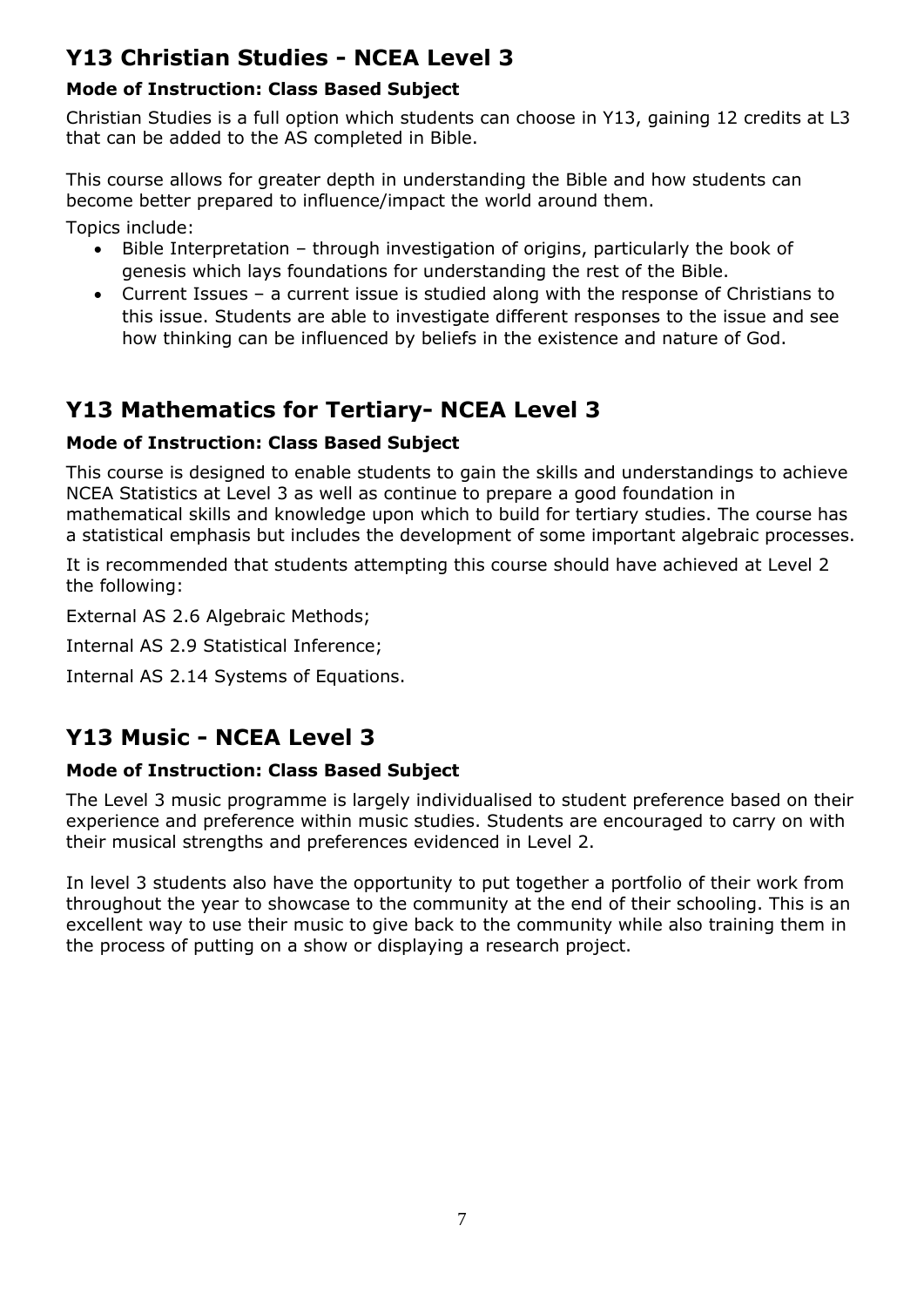#### **Y13 Physical Education - NCEA Level 3 Mode of Instruction: Class Based Subject**

In year 13 Physical Education students will develop their critical thinking. The focus for this year is understanding and challenging assumptions. They will develop their attitudes, beliefs and values around self-identity, relationships, and wellbeing. They will directly learn about leadership, risk management strategies in the outdoors, and physical activity issues in society. They will learn to evaluate the effectiveness of training programs through engaging in a badminton training program. Activities throughout the year usually include: badminton, leading rakau times, kayaking or tramping, and a range of other sports as selected by the class.

All achievement standards relate directly to participation in physical activity and will be assessed during the year internally. The structure of PE in level 3 usually involves participating in Physical Activities and using written reflection to show understanding of key concepts and evaluating the effectiveness of different principles. There will be costs involved during this the year and parents will be informed what those will be. The main cost will be a multiday outdoor trip and this will likely be at least a few hundred dollars.

# **Y13 Visual Arts Design and Photography - NCEA Level 3**

#### **Mode of Instruction: Class Based Subject**

In this course, students develop literacy using digital mediums and are able to engage with a wider range of art experiences in increasingly complex and conscious ways.

Photography and design go hand in hand in visual arts. A photographer not only needs to know how to use a camera, but they should also be able to edit, transform and otherwise manipulate the images they take in order to give their work the most impact possible. In this course, students will first learn how to master photographic equipment, such as cameras and lights, before learning how to edit the pictures in programs such as Adobe Lightroom and Photoshop.

Students will also learn how to use other design programs, such as Adobe Illustrator, InDesign and Photoshop, to make digital artwork. These programs can also be used with technologies like Wacom Tablets to integrate drawing/painting into the digital world. The photography and design course will use a range of achievement standards and other internal projects to give students confidence and proficiency integrating digital technology into their everyday art making.

#### **Y13 Visual Arts Painting- NCEA Level 3 Mode of Instruction: The Correspondence School (Supervised)**

In Level 3 painting, you can study, develop and produce a body of work. You will learn to critically engage, evaluate and investigate artistic procedures and practices. Researching the work of contemporary artists will inform the development of your own ideas. Although the emphasis is on painting, your work can demonstrate influences from design,

printmaking, sculpture and photography. Students registered in this course will be required to work online via our website.

Details of this course can be found at:

<http://www.tekura.school.nz/subjects-and-courses/art/AR3000>

#### **Y13 Other Te Kura Subject - NCEA Level 3 Mode of Instruction: The Correspondence School**

Other subjects may be taken through Te Kura by students who have proven ability to work on their own.

Not all subjects on the Te Kura website are deemed suitable for study at Renew School. Students should check with Mr Harris whether it is possible to do a subject that they are interested in. Parents and students should remember that a class-based subject has many advantages over studying a subject on your own.

For course information, go to:

<http://www.tekura.school.nz/subjects-and-courses/>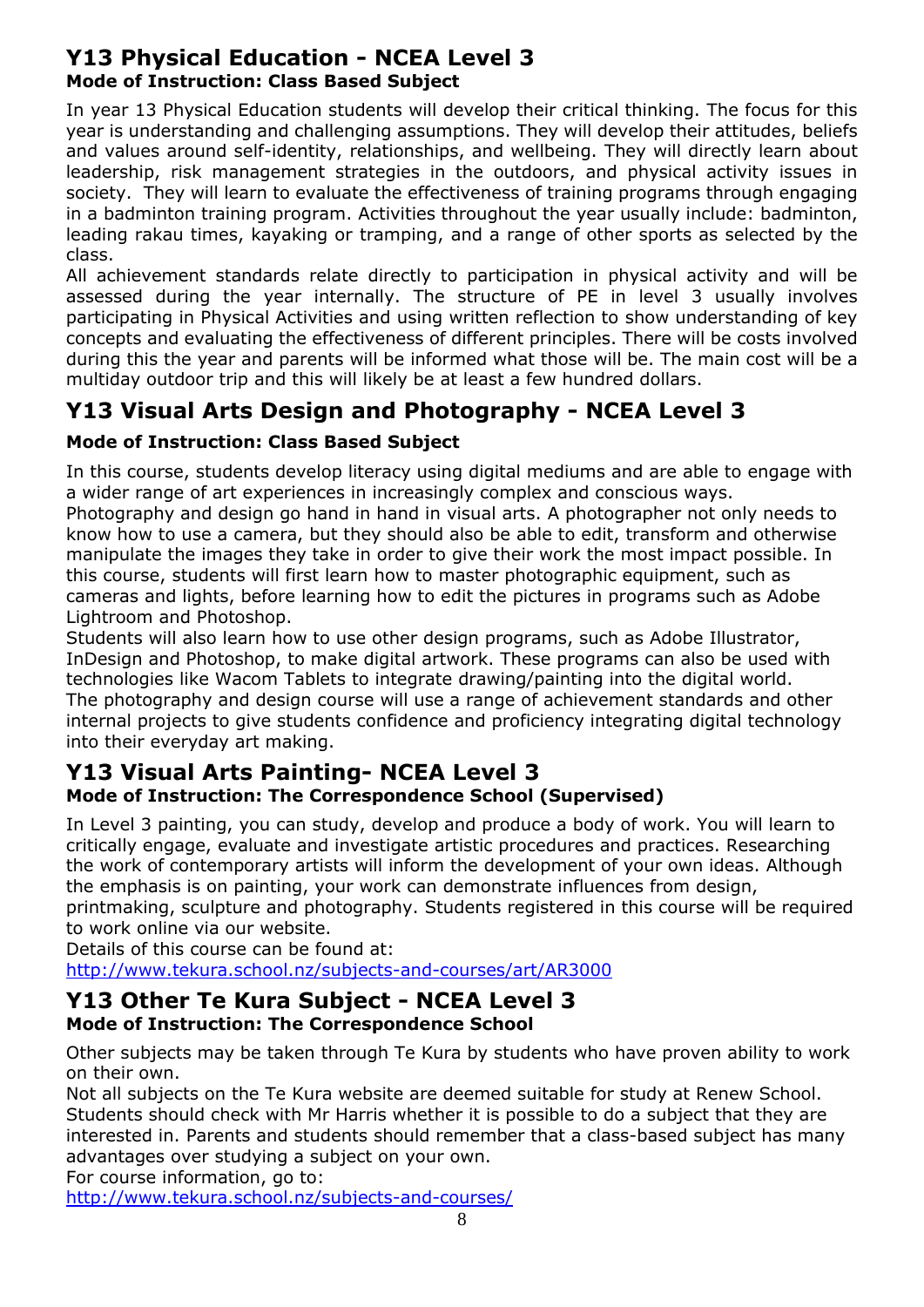| <b>Student Subject Pathways</b>                                         |                         |                         |                         |                                         |                                      |  |  |  |
|-------------------------------------------------------------------------|-------------------------|-------------------------|-------------------------|-----------------------------------------|--------------------------------------|--|--|--|
| <b>Class-Based</b>                                                      |                         |                         |                         |                                         |                                      |  |  |  |
| <b>Subject</b>                                                          | Year 9                  | Year 10                 | Year 11                 | Year 12                                 | Year 13                              |  |  |  |
| <b>Biblical Studies</b>                                                 | <b>Biblical Studies</b> | <b>Biblical Studies</b> | <b>Biblical Studies</b> | <b>Biblical Studies</b>                 | <b>Biblical Studies</b>              |  |  |  |
|                                                                         |                         |                         |                         | <b>Christian Studies</b>                | <b>Christian Studies</b>             |  |  |  |
| <b>The Arts</b>                                                         | <b>Visual Art</b>       | <b>Visual Art (TK)</b>  | Visual Art (TK)         | <b>Visual Art Paint (TK)</b>            | <b>Visual Art Paint (TK)</b>         |  |  |  |
| <b>NOTE:</b>                                                            | <b>Performance Art</b>  | <b>Performance Art</b>  | <b>Performance Art</b>  | <b>Performance Art</b>                  |                                      |  |  |  |
| Visual Art with (TK) will                                               |                         |                         | <b>Drama</b>            | <b>Drama</b>                            |                                      |  |  |  |
| have in-class support                                                   |                         |                         |                         | <b>Visual Design and</b><br>Photography | <b>Visual Design and Photography</b> |  |  |  |
|                                                                         | <b>Music</b>            | <b>Music</b>            | L1 Music                | L <sub>2</sub> Music                    | L <sub>3</sub> Music                 |  |  |  |
| <b>English</b>                                                          | English                 | English                 | English                 | <b>English</b>                          | English                              |  |  |  |
| <b>Health and PE</b>                                                    | <b>Health and PE</b>    | <b>Health and PE</b>    | <b>Health and PE</b>    | <b>Health and PE</b>                    | <b>Health and PE</b>                 |  |  |  |
| <b>Languages</b>                                                        | Te Reo                  | Te Reo (TK)             | Te Reo (TK)             | Te Reo (TK)                             | Te Reo (TK)                          |  |  |  |
| <b>NOTE:</b><br>Those Languages with (TK)<br>will have in-class support | Chinese                 | Chinese                 | Chinese                 | Chinese                                 | Chinese                              |  |  |  |
|                                                                         | French                  | French (TK)             | French (TK)             | French (TK)                             | French (TK)                          |  |  |  |
|                                                                         | German (TK)             | German (TK)             | German (TK)             | German (TK)                             | German (TK)                          |  |  |  |
|                                                                         | Spanish (TK)            | Spanish (TK)            | Spanish (TK)            | Spanish (TK)                            | Spanish (TK)                         |  |  |  |
|                                                                         | Japanese (TK)           | Japanese (TK)           | Japanese (TK)           | Japanese (TK)                           | Japanese (TK)                        |  |  |  |
| <b>Mathematics and Statistics</b>                                       | <b>Mathematics</b>      | <b>Mathematics</b>      | <b>Mathematics</b>      | <b>Mathematics</b>                      | <b>Mathematics</b>                   |  |  |  |
| <b>Sciences</b>                                                         | Science                 | Science                 | Science                 | <b>Biology</b>                          | <b>Biology</b>                       |  |  |  |
|                                                                         |                         |                         | Chemistry               | Chemistry                               |                                      |  |  |  |
|                                                                         |                         |                         |                         | <b>Physics</b>                          | <b>Physics</b>                       |  |  |  |
| <b>Social Sciences</b>                                                  | <b>Social Studies</b>   | <b>Social Studies</b>   | <b>History</b>          | History                                 | History                              |  |  |  |
|                                                                         |                         |                         |                         | Sustainability                          | Sustainability                       |  |  |  |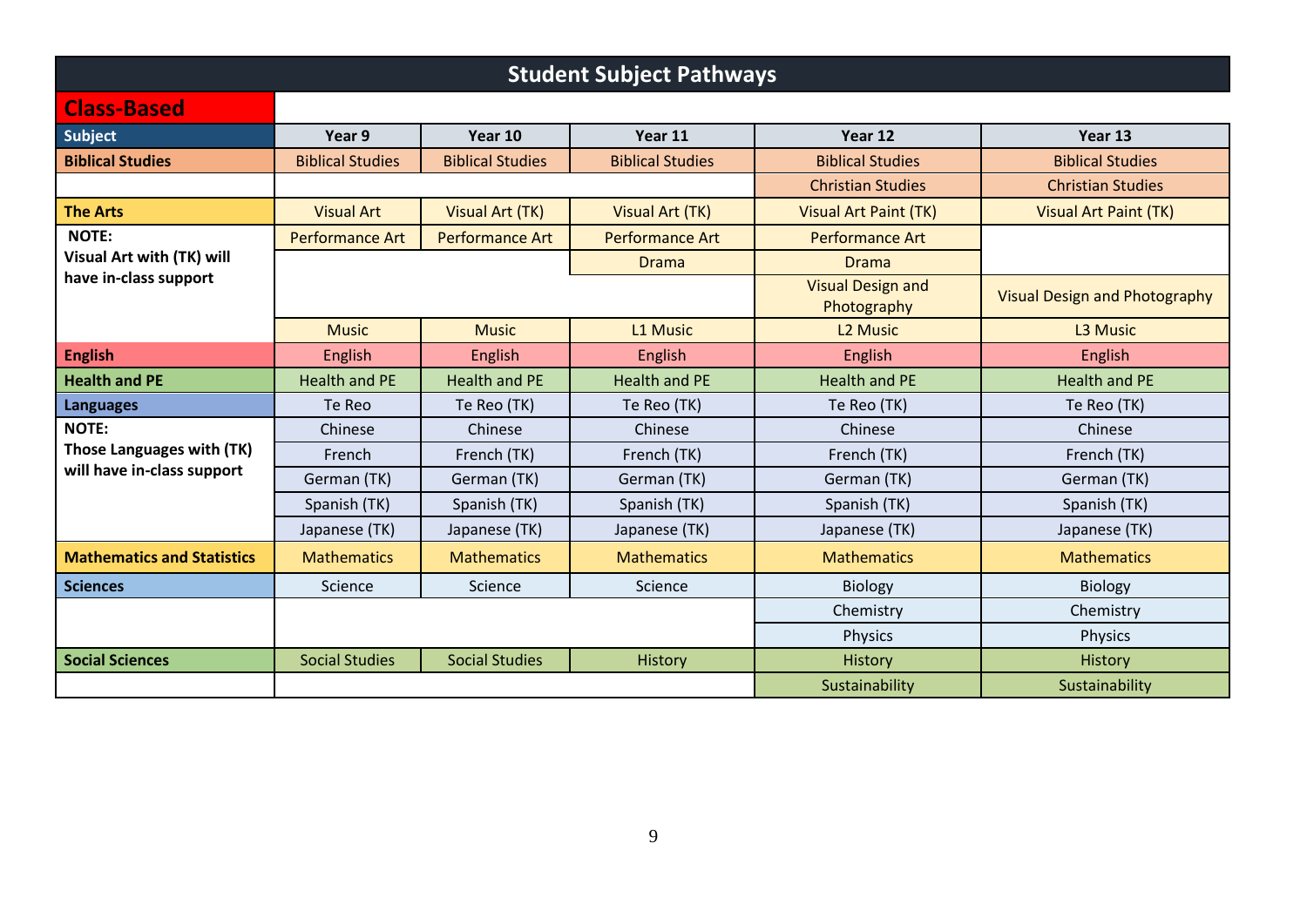| <b>Te Kura Courses</b>            |                           |                          |                                   |                                   |  |
|-----------------------------------|---------------------------|--------------------------|-----------------------------------|-----------------------------------|--|
| Subject                           | Year 10                   | Year 11                  | Year 12                           | Year 13                           |  |
|                                   | <b>Level 5 Curriculum</b> | Level 1                  | Level 2                           | Level 3                           |  |
| <b>Business Studies</b>           |                           | <b>Business Studies</b>  | <b>Business Studies</b>           |                                   |  |
| <b>Commerce Studies</b>           |                           | <b>Commerce Studies</b>  | <b>Commerce Studies</b>           |                                   |  |
| <b>Digital Technology</b>         | Digital Technology        | Digital Technology       | Digital Technology                | Digital Technology                |  |
| <b>Economics</b>                  |                           | Economics                | Economics                         | Economics                         |  |
| <b>Media Studies</b>              |                           | <b>Media Studies</b>     | <b>Media Studies</b>              | Media Studies                     |  |
| <b>Primary Production</b>         | Primary<br>Production     | Agriculture/Horticulture | Agriculture/Horticulture          | Agriculture/Horticulture          |  |
| <b>Star/Gateway</b>               |                           |                          | <b>Level 2</b>                    | <b>Level 3</b>                    |  |
| <b>Art Academy</b>                |                           |                          | Art Academy                       | Art Academy                       |  |
| <b>Automotive</b>                 |                           |                          | Automotive                        | Automotive                        |  |
| <b>Construction</b>               |                           |                          | Construction                      | Construction                      |  |
| <b>Computing</b>                  |                           |                          | <b>Computer Studies</b>           | <b>Computer Studies</b>           |  |
| Cookery                           |                           |                          | Cookery Academy                   | Cookery Academy                   |  |
| <b>Customer Services</b>          |                           |                          | <b>Customer Services</b>          | <b>Advanced Customer Services</b> |  |
| <b>Digital Art and Design</b>     |                           |                          |                                   | Digital Art and Design            |  |
| <b>Early Childhood</b>            |                           |                          | <b>ECE</b>                        | <b>ECE</b>                        |  |
| <b>Employment Skills</b>          |                           |                          | <b>Employment Skills</b>          |                                   |  |
| <b>Equine</b>                     |                           |                          | Equine                            | Equine                            |  |
| <b>Graphic Fashion and Design</b> |                           |                          | <b>Graphic Fashion and Design</b> | <b>Graphic Fashion and Design</b> |  |
| <b>Hair and Beauty</b>            |                           |                          | Hair and Beauty                   | Hair and Beauty                   |  |
| <b>Health</b>                     |                           |                          | <b>Health Academy</b>             | <b>Health Academy</b>             |  |
| <b>Hospitality</b>                |                           |                          | Hospitality                       | Hospitality                       |  |
| <b>Life Skills</b>                |                           |                          | Life Skills                       |                                   |  |
| <b>Retail Services</b>            |                           |                          | Retail                            | Retail                            |  |
| <b>Workplace Skills</b>           |                           |                          | <b>Workplace Skills</b>           | <b>Workplace Skills</b>           |  |